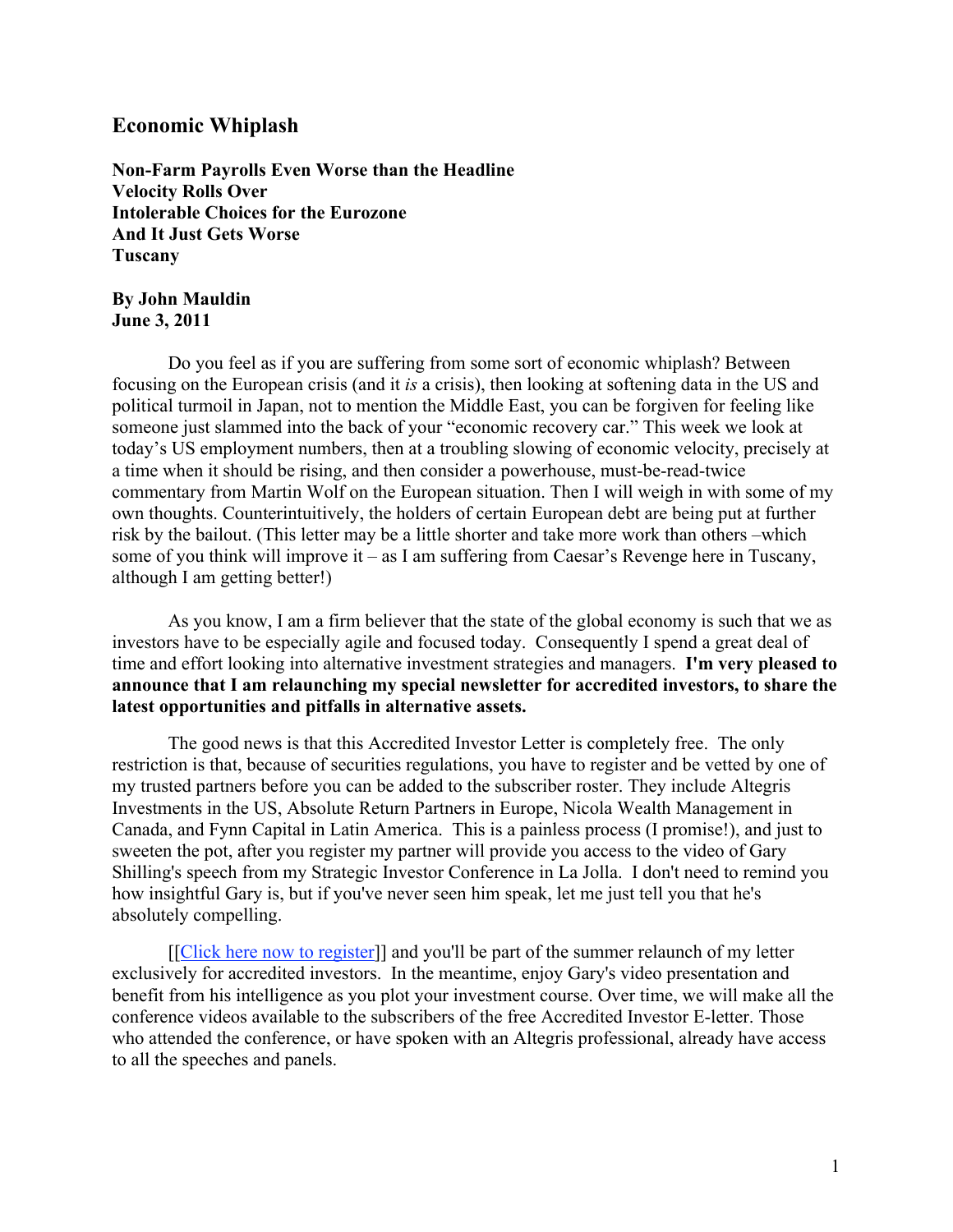

I do not like limiting the letter to accredited investors, but those are the rules under which I work. This is not of my choosing, and I have worked in front of and behind the scenes to try to change what I think is a very unfair rule. (See important risk disclosures below. In this regard, I am president and a registered representative of Millennium Wave Securities, LLC, member FINRA.) And now to the letter.

## Non-Farm Payrolls Even Worse than the Headline

Today's employment number of 54,000 was the weakest since September 2010. And when you look at the underlying figures, it was pretty bleak all over. Beyond the rise in jobs, the number of people unemployed rose by 167,000. The number of folks out of work 27 weeks or more increased by 361,000 m/m.

And then there was the birth/death model. May always has a large number (for whatever reason), and this held true to form. Last May it was 192,000. This month it was 206,000. The chart below is from the BLS website for the B/D numbers so far in 2011. http://www.bls.gov/web/empsit/cesbd.htm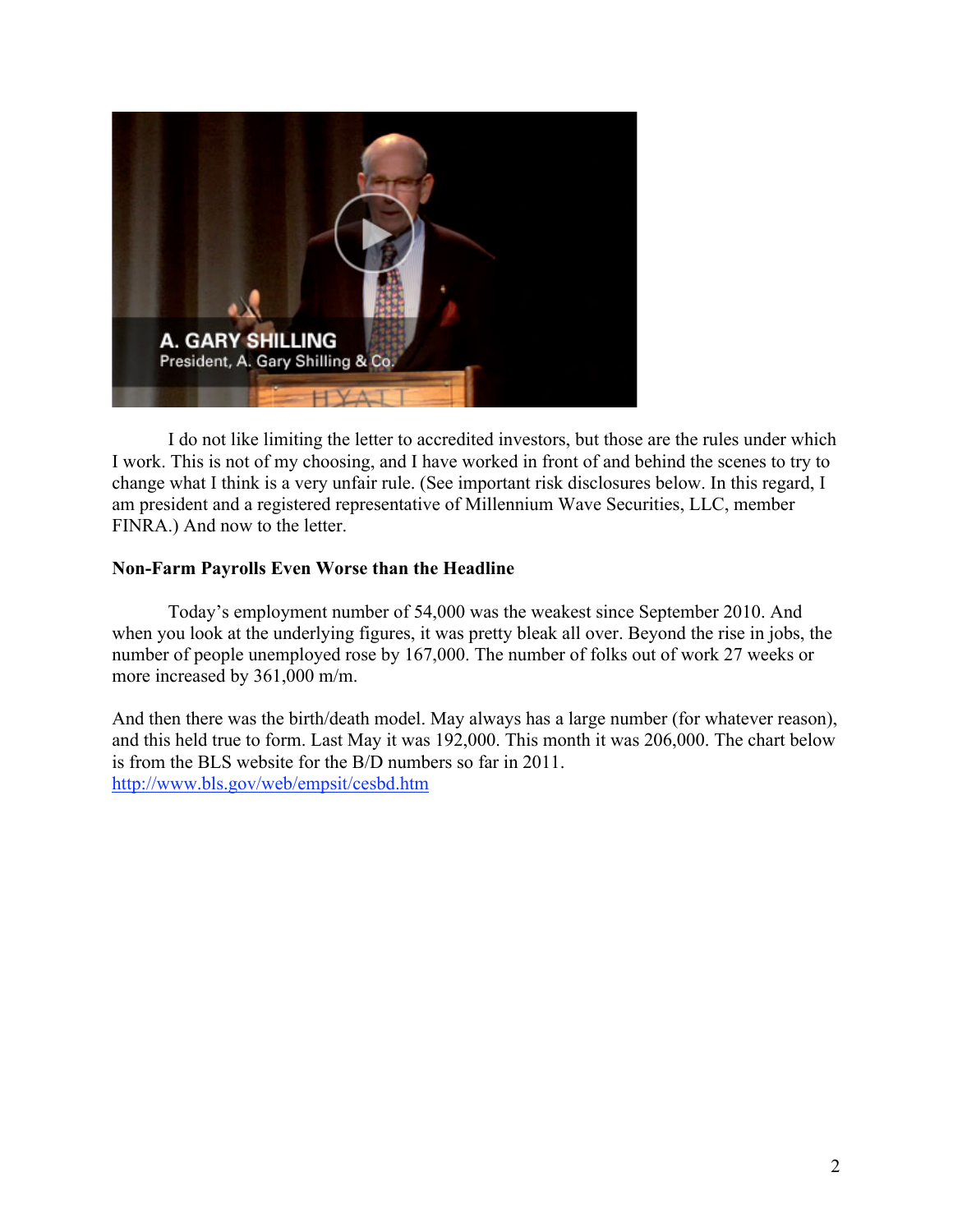| <b>Supersector</b>                            | Jan    | <b>Feb</b> | Mar | Apr | <b>May</b> | <b>Jun</b> | Jul |
|-----------------------------------------------|--------|------------|-----|-----|------------|------------|-----|
| Mining & Logging                              | -1     |            |     |     |            |            |     |
| <b>Construction</b>                           | $-79$  | 2          | 21  | 25  | 35         |            |     |
| <b>Manufacturing</b>                          | $-23$  | 5          | 5   | -7  | 6          |            |     |
| <b>Trade, Transportation, &amp; Utilities</b> | $-62$  | 8          | 16  | 4   | 25         |            |     |
| <b>Information</b>                            | $-11$  | 6          | 0   | 2   | 4          |            |     |
| <b>Financial Activities</b>                   | $-25$  | 6          | 5   | 0   |            |            |     |
| <b>Professional &amp; Business Services</b>   | $-76$  | 36         | 19  | 57  | 26         |            |     |
| <b>Education &amp; Health Services</b>        | $-11$  | 16         | 3   | 18  | 18         |            |     |
| Leisure & Hospitality                         | $-37$  | 28         | 40  | 67  | 75         |            |     |
| <b>Other Services</b>                         | $-14$  | 4          | 7   | 8   | 8          |            |     |
| <b>Total Nonfarm Birth/Death Adjustment</b>   | $-339$ | 112        | 117 | 175 | 206        |            |     |

### 2011 Net Birth/Death Adjustment, not seasonally adjusted (in thousands)

The rather shocking weakness in the ISM manufacturing number and the tepid nature of the non-manufacuring ISM suggest to me that the jobs report was weaker than the headline. I know they have to use this model, but that is the problem. It is a "model" based on past performance and smoothed curves. In times of a growing economy it will understate job growth, and in economies that are weakening it will overstate the number of jobs. That is the nature of the model. Which economic trend do you think we are in?

We now have  $75,000$  fewer unemployed people than we had two months ago. "Private" employment is 2% \*below\* where it was ten years ago. As we've been pointing out for some time, job loss over a ten-year period is unprecedented in U.S. history since reasonable job counts begin in 1890. So far, we've regained just 1.8 million of the 8.7 million jobs lost in the Great Recession and its aftermath, or about 1 in 5." *(The Liscio Report)*

The weekly leading index is losing steam ever so slowly. Not enough to warrant a recession call, but enough to start to watch more closely. Economists are revising their  $2<sup>nd</sup>$ -half growth numbers down from 4% earlier this year to 2%. Yes, those calls are based on models. My bet is that we will be revising them down again.

### Velocity Rolls Over

ı

Quickly, the following came to my inbox from my friends at GaveKal. They chart their own private calculation of the velocity of money. Notice in the chart below that the velocity of money was screaming "Problem!" during the recent crisis, began to improve with the recovery in 2009, rolled over with the end of QE1, and started to improve again (more or less) with QE2. Now, with QE2 ending, velocity is already down and falling, which is worrisome, as this comment shows. (Understand, the guys at GaveKal are typically looking for reasons to be bullish.)

"As we have highlighted in recent Dailies, our Velocity Indicator has been heading south rather rapidly. At first glance, this might appear surprising as there are few signs of stress in the financial system today: corporate spreads are decently tight, IPOs continue to roll out, and the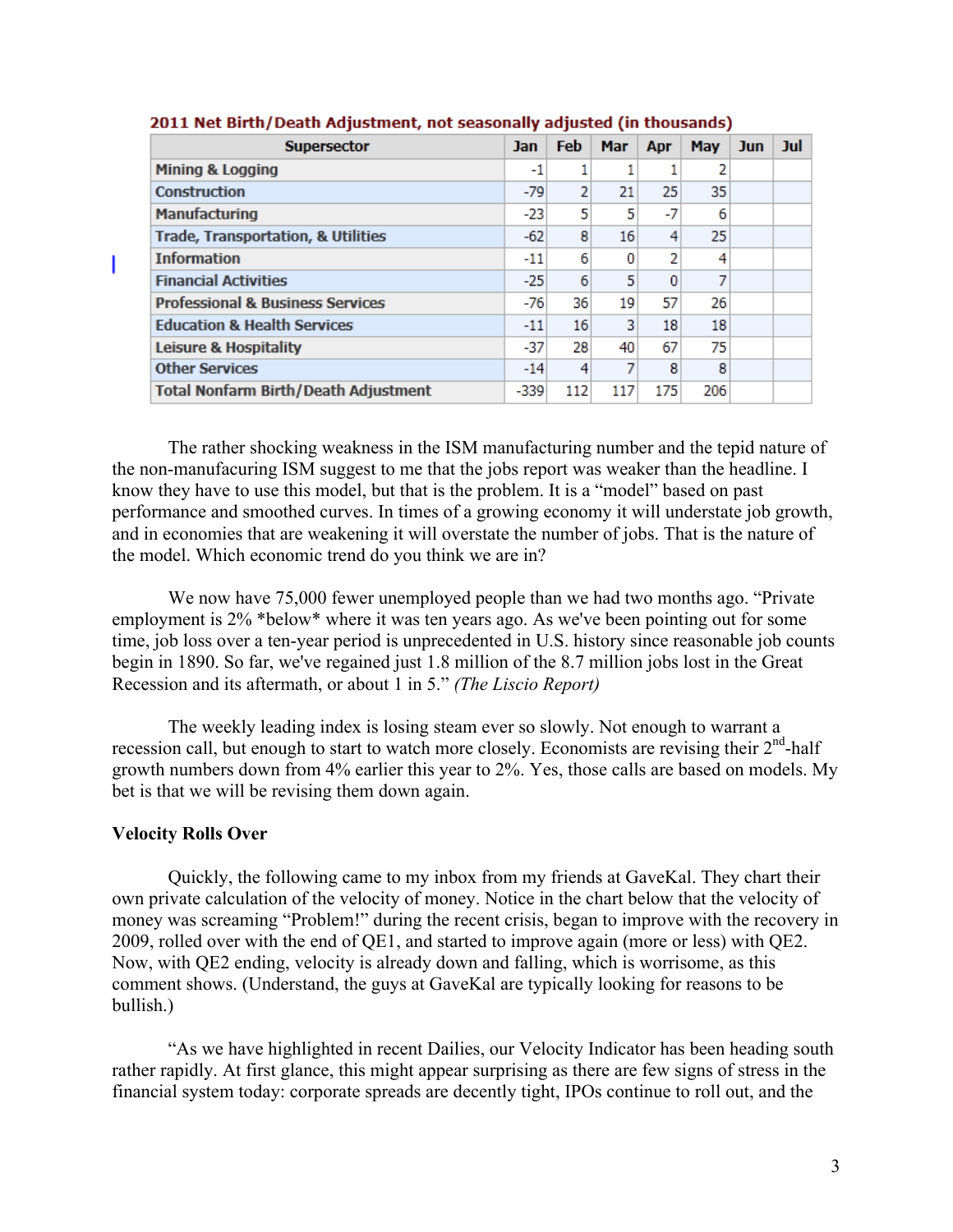VIX remains low. Sure, Greek debt has now been downgraded below Montenegro's and stands at the same ratings as Cuba's, but even acknowledging this, the recent depths reached by our Velocity Indicator is still somewhat surprising. Why, in the face of fairly benign markets, is our indicator so weak?

"The answer is very simple and it is linked to the recent underperformance of banks almost everywhere. Indeed, with short rates still low everywhere, and yield curves positively sloped, we are in the phase of the cycle when banks should be outperforming. The fact that they are not has to be seen as a concern. So does the underperformance come from the fact that the market senses that losses have yet to be booked (Europe?)? Is it a reflection of a lack of demand for loans (US?) or that more losses and write-offs are just around the corner (Japan?)? Is the bank underperformance signaling that we are on the verge of a new banking crisis, most likely linked to the possibility of European debt restructurings? Or perhaps it is linked to the coming end of QE2 and consequential tightening in the liquidity environment (see our Quarterly published earlier today for more on this topic)?

"In our view, any of the above could potentially explain the recent bank underperformance. But whatever the reasons may be, it has to be seen as a worrying sign. One of our 'rules of thumb' is that if banks do not manage to outperform when yield curves are steep, the market must be worried about the financial sectors' balance sheets (given that, with a steep yield curve, there are few reasons to worry about the bank's income statement)."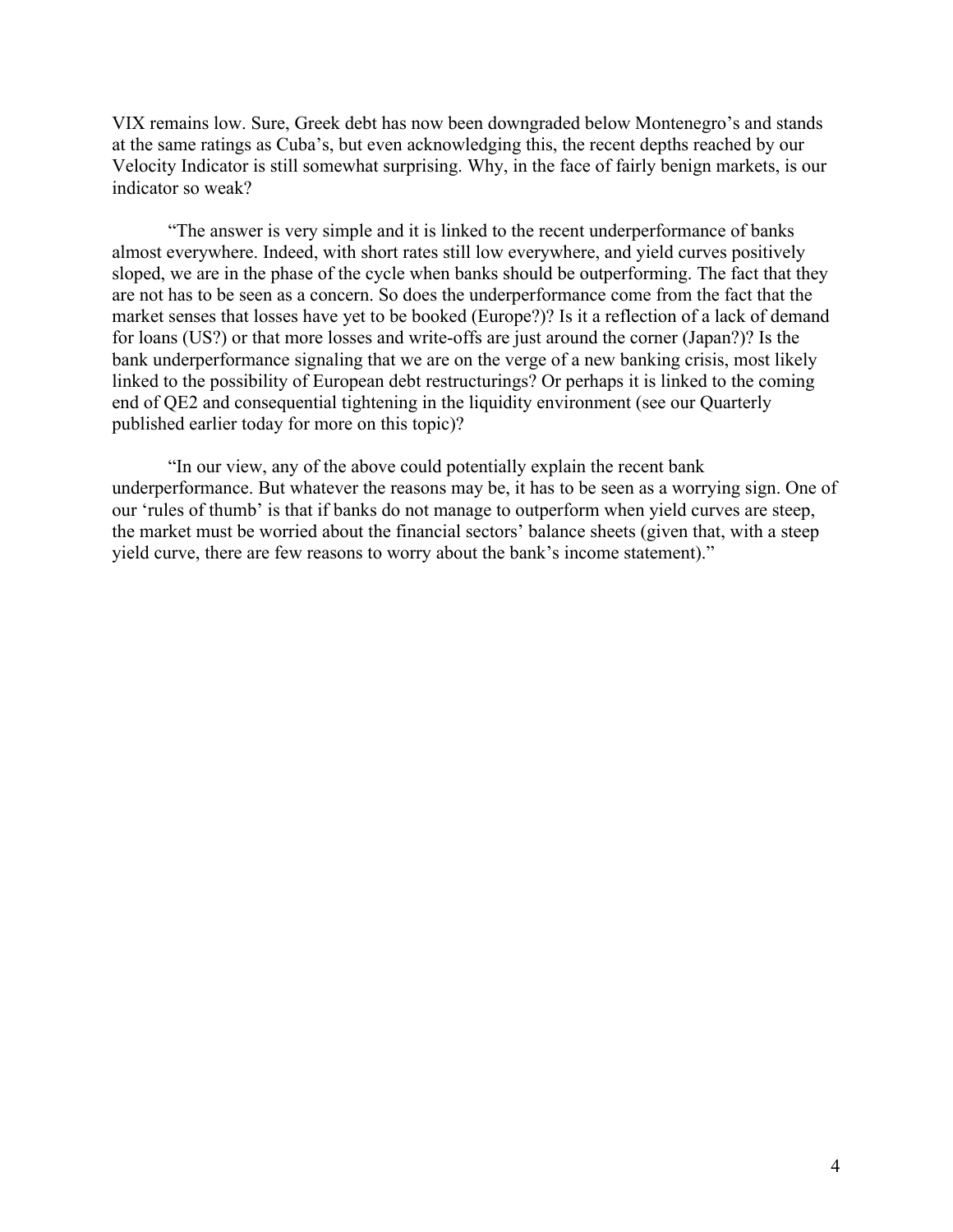

" The GaveKal Velocity Indicator, Ihs  $[+V$  Spread Weekly, reworked to daily, lag 5,  $+V$  Spread, Daily with faster decision rules ] GaveKal Research

As I have noted before, Martin Wolf is one of my all-time favorite writers. He alone is worth a subscription to the *Financial Times* (www.ft.com). I highlight below a column he did earlier this week. It presents the rather stark choices faced by Europe. This sentence from the  $5<sup>th</sup>$  paragraph is spot on: "Moreover, because national central banks have lent against discounted public debt, they have been financing their governments. Let us call a spade a spade: this is central bank finance of the state." If such a situation is allowed to prevail, it has to undermine the value of the euro. My comments, after you read this slowly and thoughtfully.

### "Intolerable Choices for the Eurozone"

### By Martin Wolf

"The eurozone, as designed, has failed. It was based on a set of principles that have proved unworkable at the first contact with a financial and fiscal crisis. It has only two options: to go forwards towards a closer union or backwards towards at least partial dissolution. This is what is at stake.

"The eurozone was supposed to be an updated version of the classical gold standard. Countries in external deficit receive private financing from abroad. If such financing dries up,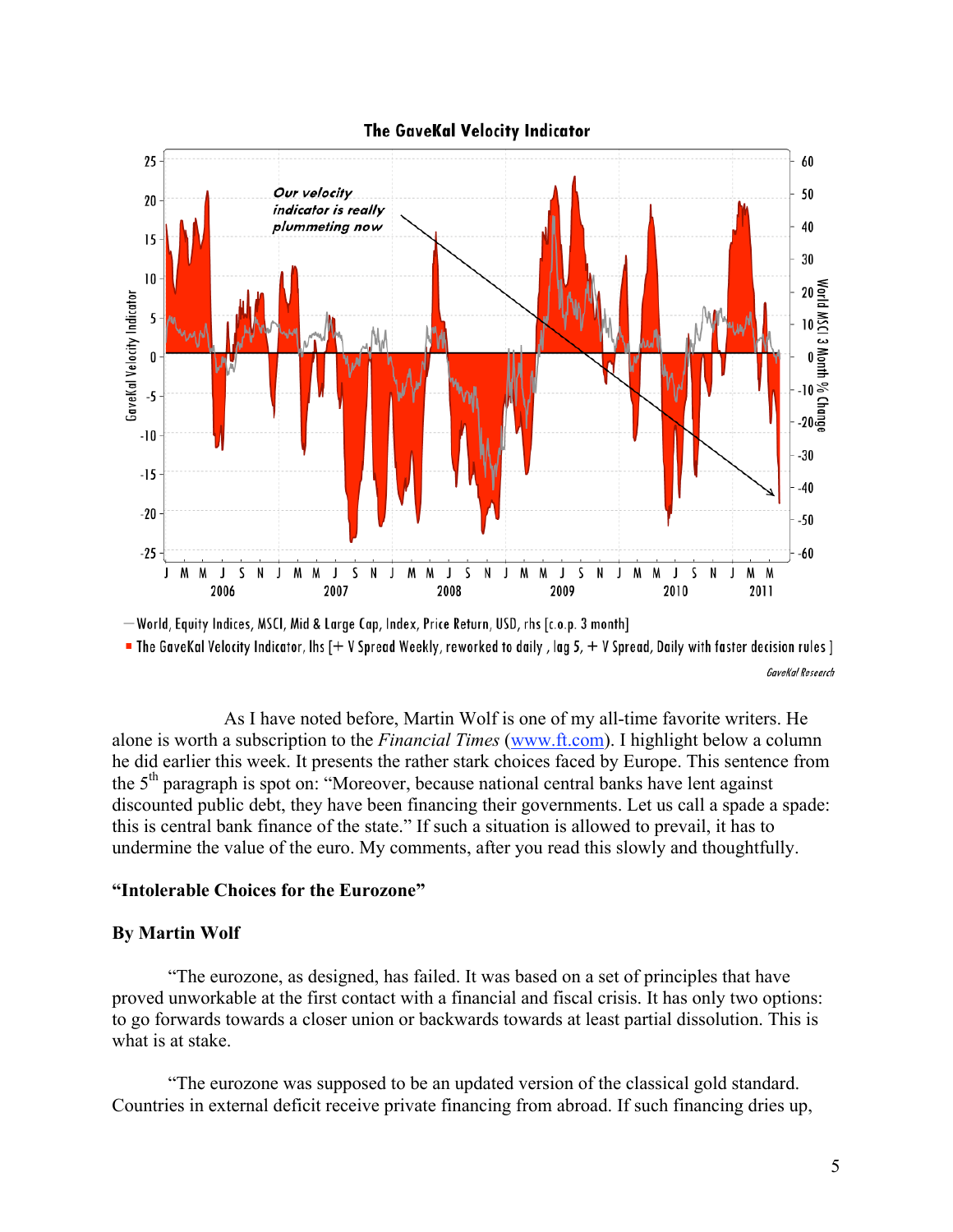economic activity shrinks. Unemployment then drives down wages and prices, causing an 'internal devaluation'. In the long run, this should deliver financeable balances in the external payments and fiscal accounts, though only after many years of pain. In the eurozone, however, much of this borrowing flows via banks. When the crisis comes, liquidity-starved banking sectors start to collapse. Credit-constrained governments can do little, or nothing, to prevent that from happening. This, then, is a gold standard on financial sector steroids.

"The role of banks is central. Almost all of the money in a contemporary economy consists of the liabilities of financial institutions. In the eurozone, for example, currency in circulation is just 9 per cent of broad money (M3). If this is a true currency union, a deposit in any eurozone bank must be the equivalent of a deposit in any other bank. But what happens if the banks in a given country are on the verge of collapse? The answer is that this presumption of equal value no longer holds. A euro in a Greek bank is today no longer the same as a euro in a German bank. In this situation, there is not only the risk of a run on a bank but also the risk of a run on a national banking system. This is, of course, what the federal government has prevented in the US.

"At last month's Munich economic summit, Hans-Werner Sinn, president of the Ifo Institute for Economic Research, brilliantly elucidated the implications of the response to this threat of the European System of Central Banks (ESCB). The latter has acted as lender of last resort to troubled banks. But, because these banks belonged to countries with external deficits, the ESCB has been indirectly financing those deficits, too. Moreover, because national central banks have lent against discounted public debt, they have been financing their governments. Let us call a spade a spade: this is central bank finance of the state.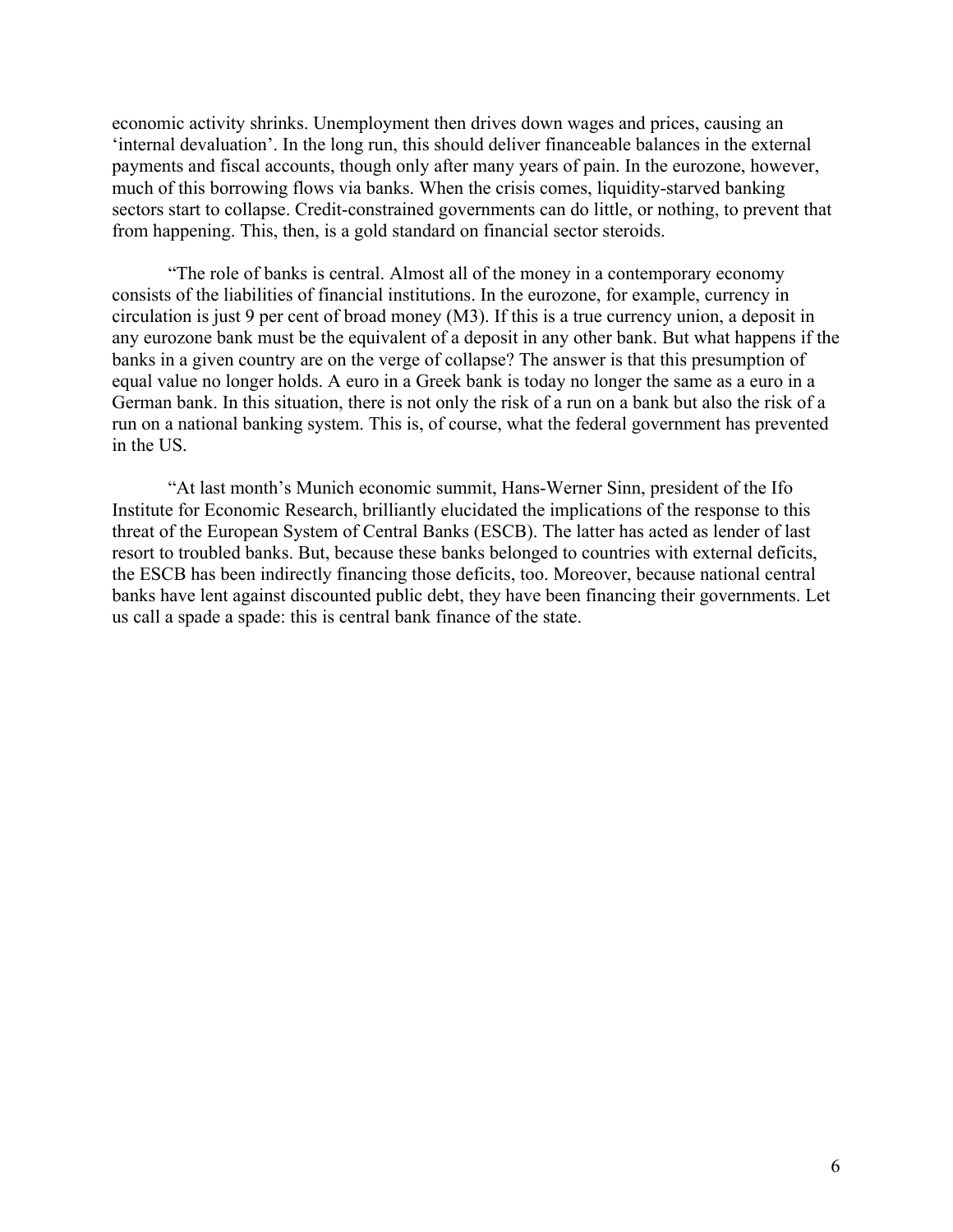

Intra-eurosystem debt Net claims between national central banks (€bn)

"The ESCB's finance flows via the euro system's real-time settlement system ('target-2'). Huge asset and liability positions have now emerged among the national central banks, with the Bundesbank the dominant creditor (see chart). Indeed, Prof Sinn notes the symmetry between the current account deficits of Greece, Ireland, Portugal and Spain and the cumulative claims of the Bundesbank upon other central banks since 2008 (when the private finance of weaker economies dried up).

"Government insolvencies would now also threaten the solvency of debtor country central banks. This would then impose large losses on creditor country central banks, which national taxpayers would have to make good. This would be a fiscal transfer by the back door. Indeed,

that this is likely to happen is quite clear from the striking interview with Lorenzo Bini Smaghi, a member of the board of the European Central Bank, in the FT of May 29 2011.

"Prof Sinn makes three other points. First, this backdoor way of financing debtor countries cannot continue for very long. By shifting so much of the eurozone's money creation towards indirect finance of deficit countries, the system has had to withdraw credit from commercial banks in creditor countries. Within two years, he states, the latter will have negative credit positions with their national central banks – in other words, be owed money by them. For this reason, these operations will then have to cease. Second, the only way to stop them, without

Sources: John Whittaker (Lancaster University, 2011); ECB; Ifo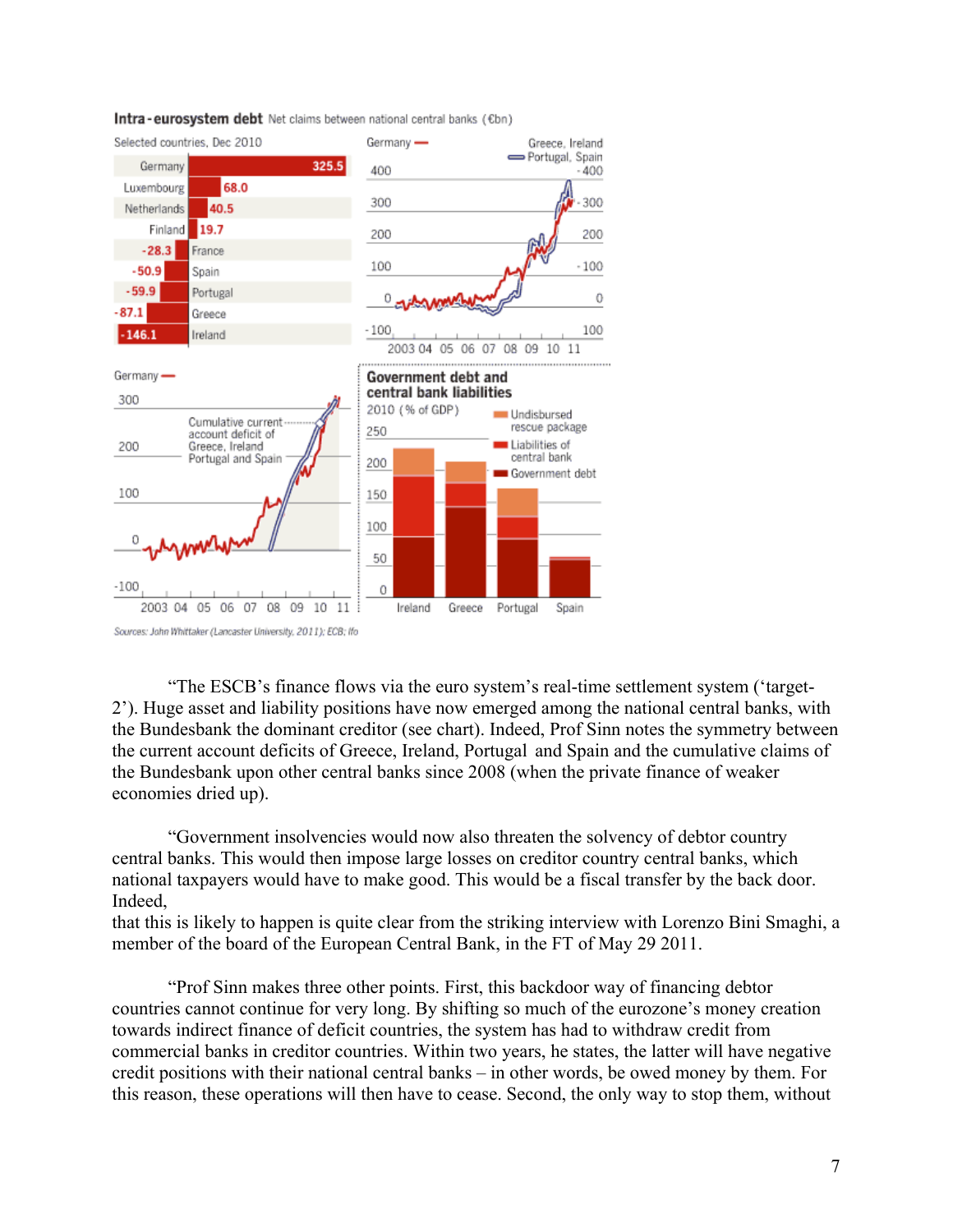a crisis, is for solvent governments to take over what are, in essence, fiscal operations. Yet, third, when one adds the sums owed by national central banks to the debts of national governments, totals are now frighteningly high (see chart). The only way out is to return to a situation in which the private sector finances both the banks and the governments. But this will take many years, if it can be done with today's huge debt levels at all.

"Debt restructuring looks inevitable. Yet it is also easy to see why it would be a nightmare, particularly if, as Mr Bini Smaghi insists, the ECB would refuse to lend against the debt of defaulting states. In the absence of ECB support, banks would collapse. Governments would surely have to freeze bank accounts and redenominate debt in a new currency. A run from the public and private debts of every other fragile country would ensue. That would drive these countries towards a similar catastrophe. The eurozone would then unravel. The alternative would be a politically explosive operation to recycle fleeing outflows via public sector inflows.

"Events have, in short, thoroughly falsified the premises of the original design. If that is the design the dominant members still want, they must remove some of the existing members. Managing that process is, however, nigh on impossible. If, however, they want the eurozone to work as it is, at least three changes are inescapable. First, banking systems cannot be allowed to remain national. Banks must be backed by a common treasury or by the treasury of unimpeachably solvent member states. Second, cross-border crisis finance must be shifted from the ESCB to a sufficiently large public fund. Third, if the perils of sovereign defaults are to be avoided, as the ECB insists, finance of weak countries must be taken out of the market for years, perhaps even a decade. Such finance must be offered on manageable conditions in terms of the cost but stiff requirements in terms of the reforms. Whether the resulting system should be called a 'transfer union' is uncertain: that depends on whether borrowers pay everything back (which I doubt). But it would surely be a 'support union'.

"The eurozone confronts a choice between two intolerable options: either default and partial dissolution or open-ended official support. The existence of this choice proves that an enduring union will at the very least need deeper financial integration and greater fiscal support than was originally envisaged. How will the politics of these choices now play out? I truly have no idea. I wonder whether anybody does."

#### And It Just Gets Worse

It now appears that a "troika" of the ECB, the EU, and the IMF will bail out Greece yet again. They clearly cannot go to the private market. But what happens in 2013 when financing is once again needed? The lucky bond holders who have debt maturing in the next two years get 100% on the euro. Without another large bailout, the other bond holders will be lucky to get 30 cents on their debt. And this is just Greece.

The "troika" is doubling down on its losing bet in Greece and is playing with the dice loaded against them. With debt-to-GDP over 160% in just a few years, how can Greece work it out? And that is with very optimistic assumptions about GDP in a country whose government will be in severe austerity mode. GDP is likely to fall significantly, not rise slightly.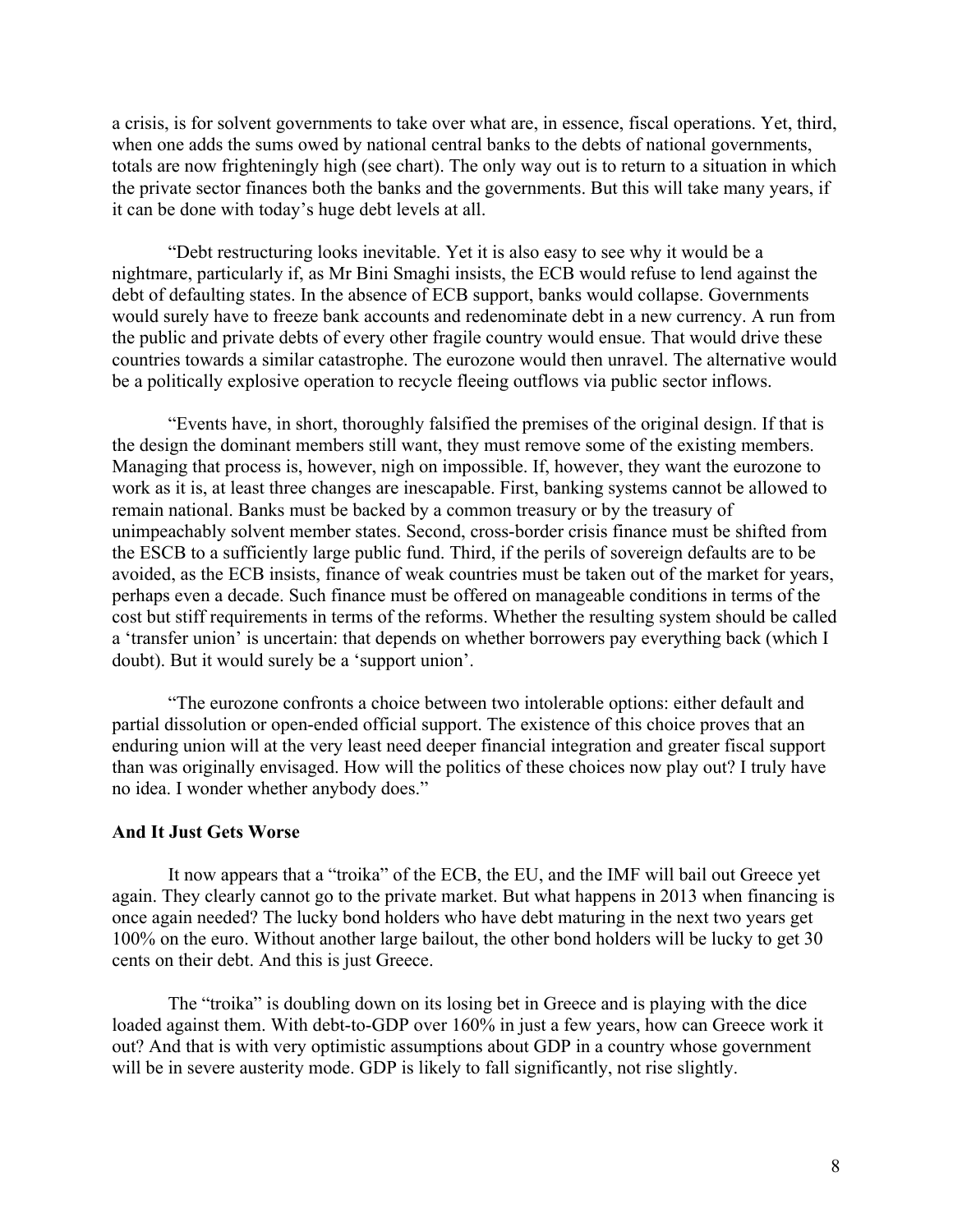Martin Wolf is as wired in to the leadership of Europe as anyone. If he does not know how this plays out, you can bet the leaders don't either. Milton Friedman predicted (I think in 1999) that the euro would only last until the first real financial crisis. We are almost there. If it looks like the leaders of Europe are unsure what the game plan should be, it is because they have no idea beyond kicking the can down the road and hoping that something turns up.

The political winds in Europe are shifting. The crowd that runs the various member countries today, making decisions, etc., will not long survive the changes. I think there will be new politicians with different mandates as it becomes clear that the costs of the bailout are going to fall on the tax backs of the solvent countries and that austerity is going to mean hellishly bad deflation, high and rising employment, and depression in the indebted countries.

There is \$600 trillion in derivatives now loose in the world. Who knows which banks have written them and to whom? Who are the counterparties? We did not fix this with the last political fix. The next crisis has the potential to be just as bad or worse than 2008, which is why I think Europe's leaders are so dead set on avoiding a day of reckoning. If you look under the hood, as they most assuredly have, it must be frightening. And with pushback from voters?

Contagion, thy name is Europe. And with the US economy slowing down, it might not take much to push us over the edge. We need to pay attention to European politics, which if anything is more arcane than that of the US. Stay tuned.

### Tuscany

Five of my kids, three spouses or significant others, and a grandchild are here with me in Tuscany. Some of us have been a little under the weather, but are starting to feel better, and we did gamely go touring. I so love this part of the world, and the weather has been cool enough to be pleasant at night.

The next few weeks will see my kids (except for Trey) leave this weekend, and then friends from all over are coming to share the villa with us. Tiffani and Ryan and I will be working during the day and sharing company and good times with our guests in the evening. And now they are calling dinner.

… And what a dinner it was. We had a local chef come in with fresh food, homemade pasta, and all sorts of goodies. LOTS of Prosecco. Plus, Mother Nature put on a show for us. Sitting out eating under the canopy, we watched a lightning and rain storm worthy of West Texas spread out over the Tuscan hills. The French, in a 100-year drought and not that far away, must be jealous. So would West Texas today.

I am not sure I can remember when life has been better.

Night before last we went to a local destination restaurant, Il Conte Matto (The Mad Count), 100 meters from our house, and with the 600-year-old city wall running through it. I have to make a confession that is hard for this Texan to make. I normally do not order steak in Europe. In general, it is tough and tasteless. There are other dishes which are excellent that I can